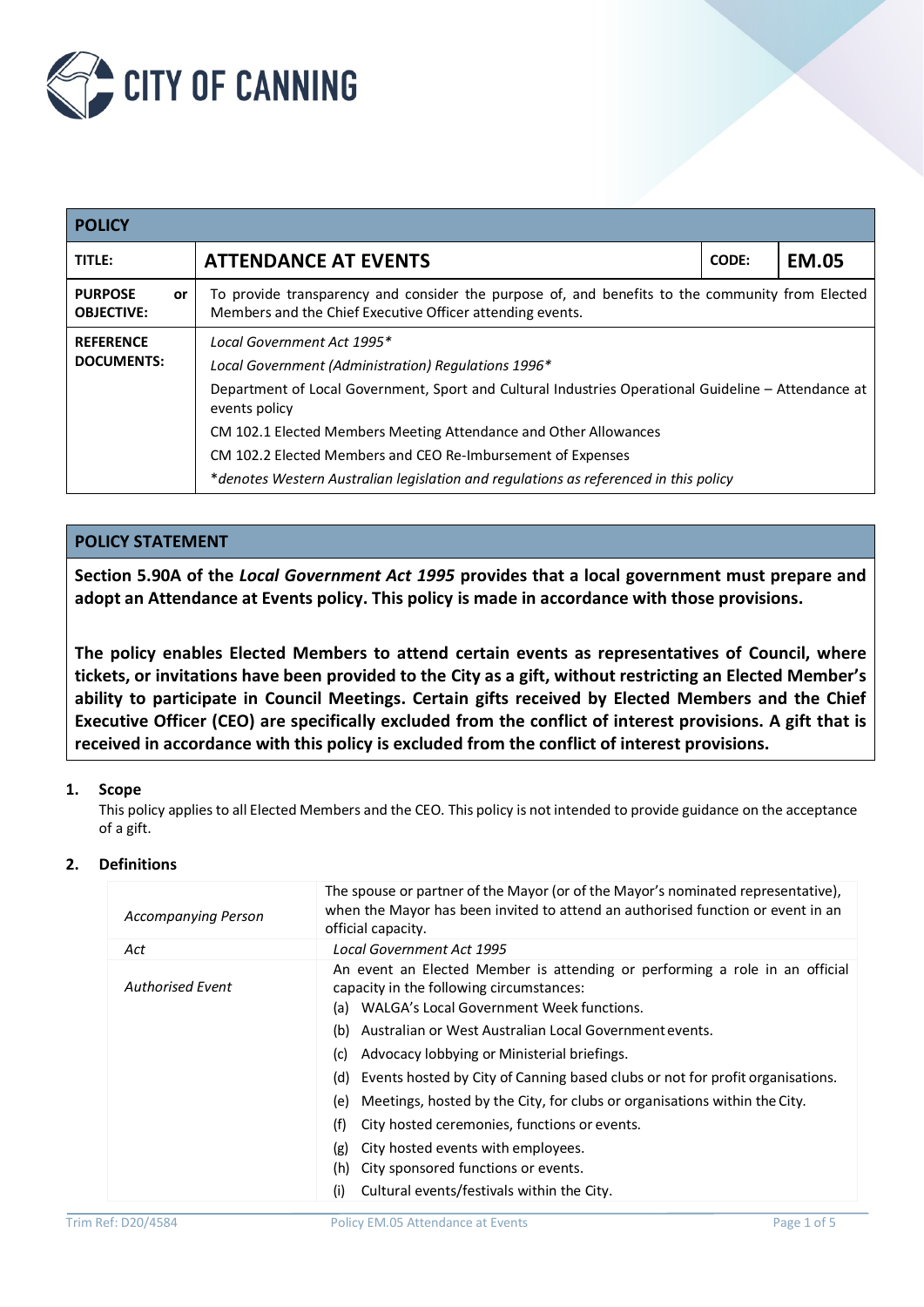

|                          | Events run by Local, State or Federal Government.<br>(i)                                                                                                                                    |  |
|--------------------------|---------------------------------------------------------------------------------------------------------------------------------------------------------------------------------------------|--|
|                          | Events run by schools within the City.<br>(k)                                                                                                                                               |  |
|                          | (1)<br>Opening or launch of an event or facility within the City.                                                                                                                           |  |
|                          | (m) Recognition of Service events.                                                                                                                                                          |  |
|                          | Where Mayoral or CEO representation has been officially invited.<br>(n)                                                                                                                     |  |
|                          | Where the Mayor and an accompanying person have been officially invited.<br>(o)                                                                                                             |  |
| <b>CEO</b>               | Chief Executive Officer of the City of Canning                                                                                                                                              |  |
| City                     | Local Government of the City of Canning, as per the Act Division 2, Section 2.5                                                                                                             |  |
| Council                  | The council of the City of Canning                                                                                                                                                          |  |
| <b>Elected Member</b>    | An elected Mayor of the City of Canning; or<br>(a)<br>A Councillor on the council.<br>(b)                                                                                                   |  |
| Mayor                    | Person elected by electors of the district as Mayor to the Council of the City of<br>Canning.                                                                                               |  |
| <b>Official Capacity</b> | Elected Members carrying out their role as per the functions defined in s.2.8 or s. 2.9<br>or s.2.10 of the Local Government Act 1995, and as such representing the Council of<br>the City. |  |
| Regulations              | Local Government (Administration) Regulations 1996                                                                                                                                          |  |

## **3. Legislative Context**

- (1) Section 5.90A of the Act requires the City to prepare and adopt\* a policy that deals with matters relating to the attendance of Elected Members and the CEO at events, including:
	- (a) The provision of tickets to events; and
	- (b) Payments in respect of attendance; and
	- (c) Approval of attendance by the local government and criteria for approval; and
	- (d) Any prescribed matter.

*\*Absolute majority required*

- (2) A policy or an amendment to the policy must comply with any prescribed requirements relating to the form or content of a policy under this section.
- (3) The CEO must publish an up-to-date version of the policy on the City's website.

#### **4. Invitations or Tickets to Events**

- (1) Invitations or offers of tickets should be in writing and sent to the City.
- (2) A ticket or invitation not sent to the City is not captured by this policy, and is subject to both the gift and interest provisions of the Act.
- (3) By way of legislation, invitations or offers of ticketsfrom the following organisations are excluded from the conflict of interest provisions, but gifts from these sources (if over \$300) must still be disclosed and published on the gifts register:
	- (a) WALGA (but not LGIS);
	- (b) Local Government Professionals Australia (WA);
	- (c) Australian Local Government Association;
	- (d) A department of the public service or statutory authority;
	- (e) A government department of another State, a Territory or the Commonwealth; and
	- (f) A local government or regional local government.
- (4) Any other invitation or offer of tickets not sent to the City are not captured by this Policy, and must be disclosed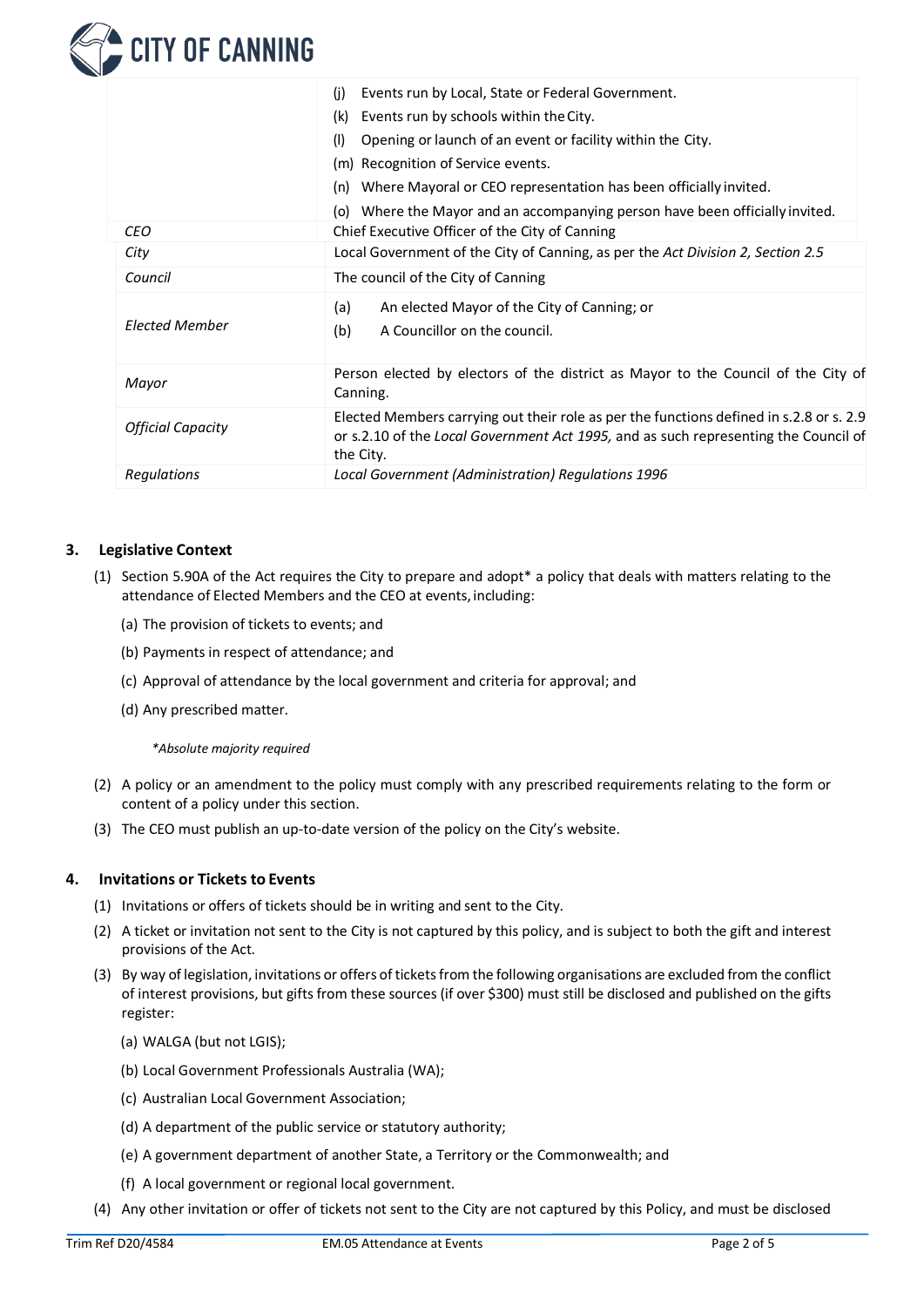

in accordance with the gift and interest provisions of the Act.

### **5. Authorised Events**

An authorised event is defined in Part 2 of this Policy. An authorised event also includes events listed at Attachment 1. Attendance at an authorised event will exclude the gift holder from the requirement to disclose an interest, if the donor has a matter before Council and the ticket is above \$300. However, receipt of the gift will still be required to be disclosed and published on the gifts register in accordance with the gift provisions.

## **6. Payments in Respect of Attendance**

- (1) Whilst consideration should be given to the nature of the City's relationship with, and the location of the donor of the tickets, or the event, it is preferable for the City to pay for tickets to the event, rather than accept the gift (of free or discounted tickets).
- (2) Where an invitation or ticket to an event is provided free of charge, the City may reimburse appropriate expenses for attendance, such as travel and accommodation, in accordance with policy CM102.2 Reimbursement of Expenses.
- (3) For any events where a member of the public is required to pay, unless previously approved and listed in Attachment 1, the Council, or its authorised representative, will determine whether it is in the best interests of the City for an Elected Member or the CEO, or another officer to attend on behalf of the Council.

## **7. Approval of Attendance**

(1) Authorised Events

Elected Members and the CEO may attend authorised events as defined in Part 2 and those events contained in Attachment 1 of this policy. By way of this policy, and in accordance with the legislation, attendance at authorised events shall exclude the Elected Member from the requirement to disclose an interest, if the donor has a matter before Council and the ticket value is above \$300.

#### (2) Non-authorised events – located within the State of Western Australia

- (a) Where an invitation or tickets to an event located within Western Australia are provided to the City free of charge, and not as an authorised event (Part 2) or listed on *Attachment 1 -Events authorised in advance*, the Council (or the CEO where delegated authority exists) is to determine if, and which Elected Members shall attend the event, subject to the following conditions:
	- i. Events for the CEO are to be presented to Council and not determined under delegated authority.
	- ii. The CEO, when exercising this delegated authority, is to take into consideration the criteria as outlined in part 7(4) of this policy.
	- iii. Approval under delegated authority must occur prior to the date of the event.
	- iv. Approval under delegated authority must be recorded on Attachment 1 Events authorised in advance.
- (b) Delegated authority to the CEO, if granted, is for the purpose of assisting and advising Elected Members to understand their obligations in disclosing interests at a meeting, and not intended to stop or prohibit any Elected Member from attending an event of their choice.
- (c) Approval to attend events exercised under delegated authority shall exclude the Elected Member from the requirement to disclose an interest, if the donor has a matter before Council and the ticket value is above \$300.

#### (3) Non-authorised events – located inter-state orinternationally

- (a) A request for attendance by an Elected Member or the CEO to an event that is located inter-state or internationally, at the expense of the City, or is gifted free of charge, is to be submitted to Council by way of a Notice of Motion (or a report in the case of the CEO) and is to include the relevance and anticipated benefit it will have for the Elected Member and the City.
- (b) Where possible, the cost of registration, travel (if it involves flights or hire car) and accommodation will be booked and prepaid by the City, in accordance with the provisions of Policy CM102.2 -Reimbursements of Expenses.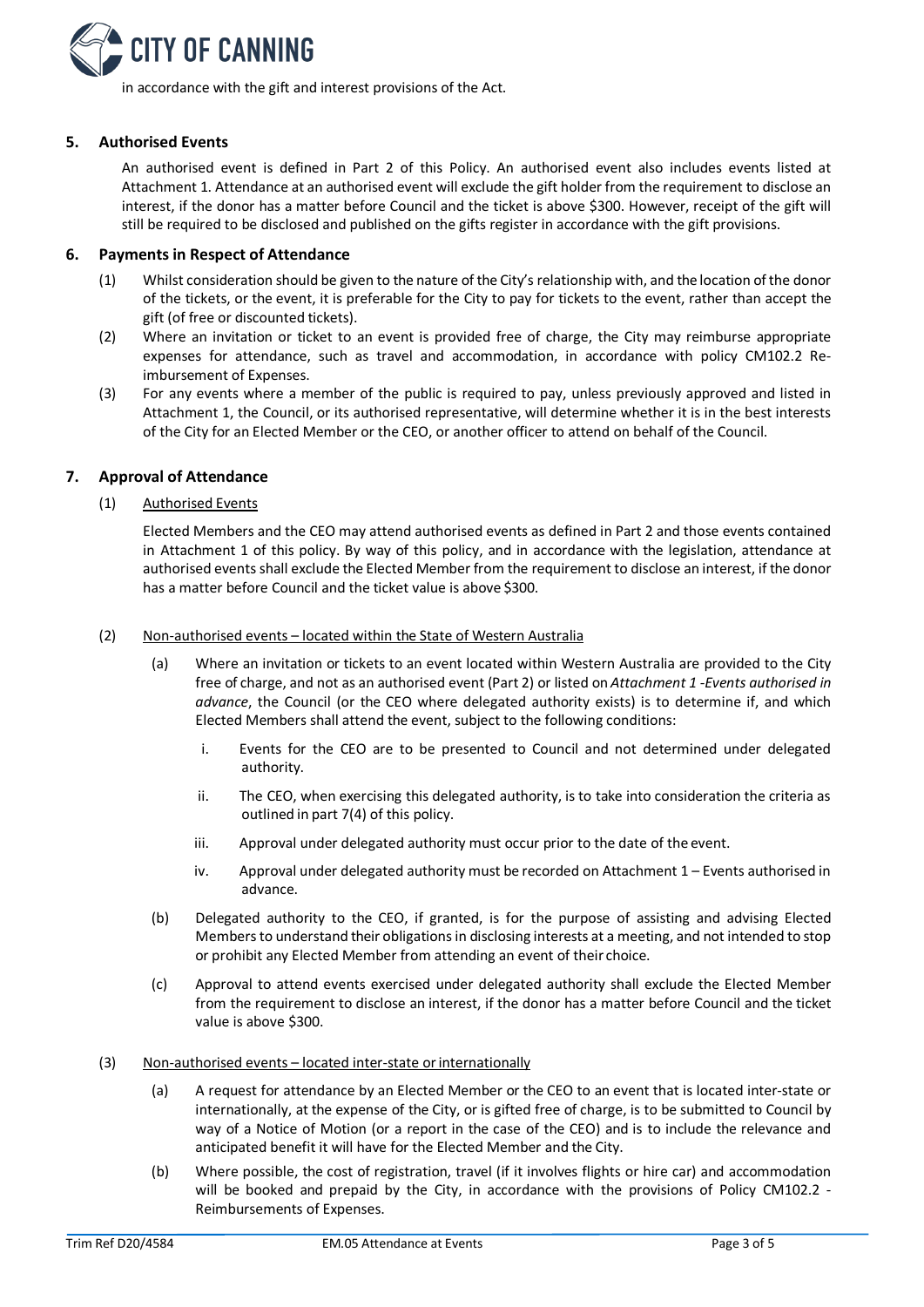

- (c) The City will, on production of receipts, reimburse incidental travel and accommodation expenses incurred by an Elected Member in accordance with Policy CM102.2 – Elected Members and CEO Reimbursements of Expenses.
- (d) Within 2 months after the event, Elected Members and the CEO are to submit a written post event report to Council, containing relevant observations and identifying benefits gained for the City. The report shall be presented at an Ordinary Council Meeting as a "Report of Delegates".

### (4) Criteria to be considered for non-authorised events

When considering requests for attendance at non-approved events (as contained in parts 7(2) and (3) above), the following shall be taken into consideration:

- (a) Whether it is in the best interests of the City for an Elected Member or the CEO to attend on behalf of the City.
- (b) Any justification provided by the Elected Member or CEO when the event is submitted for approval.
- (c) The location of the event in relation to the City.
- (d) The benefit to the City of the Elected Member or CEO attending.
- (e) The benefit of City or local government representation at the event.
- (f) The role of the Elected Member or CEO when attending the event (participant, observer, presenter).
- (g) The number of invitations or tickets received.
- (h) The cost to attend the event, including the cost of the ticket (or estimated value of the event per invitation) and any other expenses such as travel and accommodation.

#### **8. Travel/Accommodation Expenses Associated with Attendance at an Event**

- (1) Elected Members and the CEO who are approved to attend an event as described in Part 7(1), (2) and (3):
	- (a) May be entitled to accommodation and/or travel in accordance with the provisions of Policy CM102.2 – Elected Members and CEO Reimbursement of Expenses.
	- (b) May be entitled to claim reimbursement for expenses incurred in attending an event in accordance with the provisions of Policy CM102.2 – Elected Members and CEO Reimbursement of Expenses.
	- (c) Are required to submit a claim for any reimbursement of expenses in accordance with the provisions of Policy CM102.2 – Elected Members and CEO Reimbursement of Expenses.
- (2) Accompanying carer
	- (a) Where an Elected Member is attending intrastate, interstate or overseas professional development, and has a disability as defined in the Disability Services Act 1993, the City will meet the cost of a carer to accompany that Elected Member where that carer is a person who provides ongoing care or assistance.
	- (b) The costs provided by the City for an accompanying carer will include travel, meals, registration, accommodation and participation in any programs that the Elected Member they are accompanying is attending.

#### **9. Publication of Register**

- $(1)$  The City will publish on its website a register that details the:
	- (a) Date;
	- (b) Location;
	- (c) Cost; and
	- (d) Purpose;

of all events attended by Elected Members or the CEO, where the City has incurred a financial expense. Such Register is to be able to identify costs and reimbursements for individual Elected Members and be updated not less than quarterly.

(2) The Register is referred to as the Register of Elected Member's Allowances, Payments andRe-imbursements.